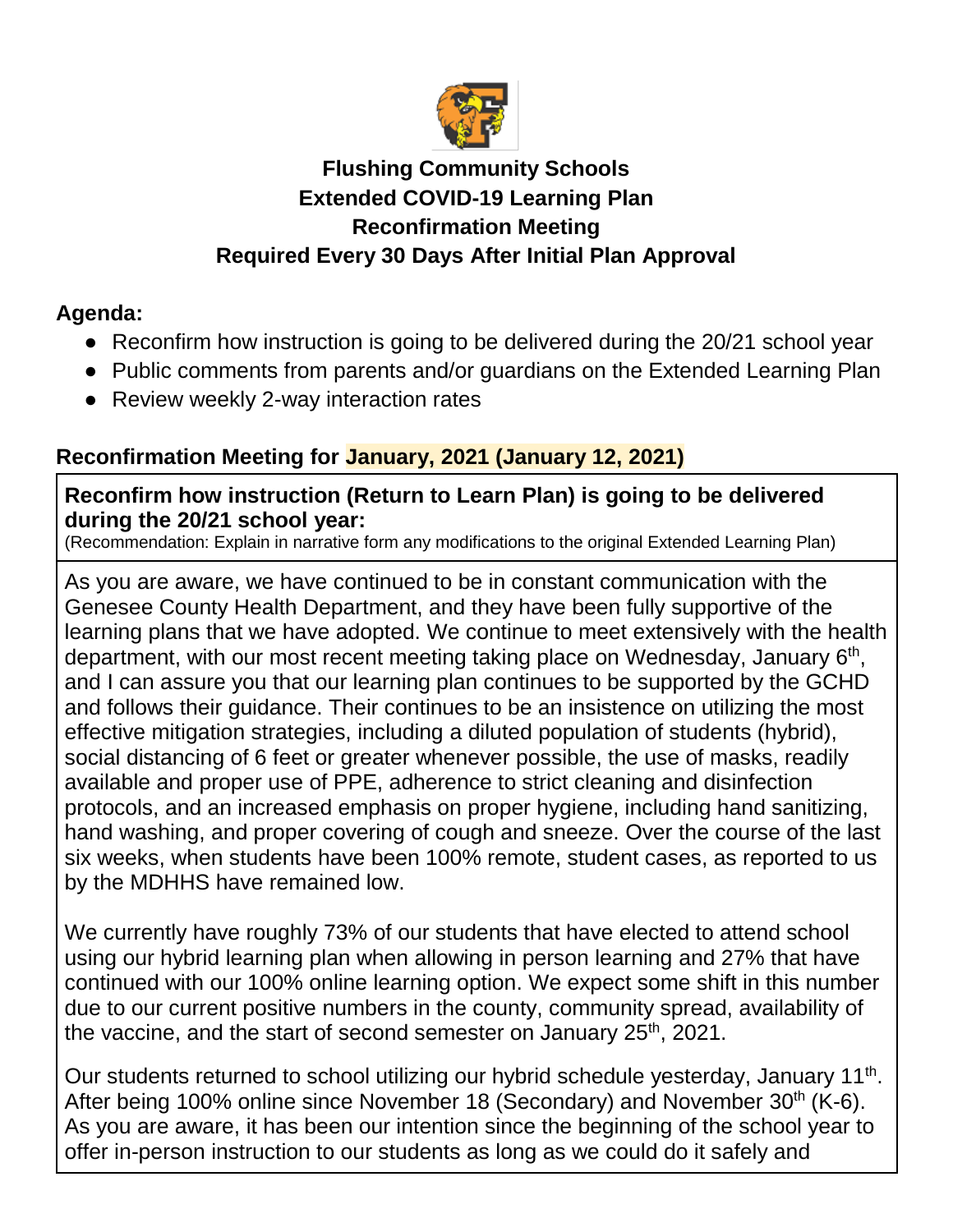effectively. During our in-person instruction, we have been proud of the fact that we have been able to keep our students and staff members safe and in school by successfully adhering to the necessary mitigation standards within our school buildings. It has been a true team effort with our families and we are thankful for their adherence to these protocols so that we can consider bringing students back into the classroom. In recently bringing students back into the classroom, we need to make sure that we continue to work with our families to make sure all mitigation strategies are followed in our buildings. Additionally, we need to emphasize that parents need to keep their students home if they are exhibiting any symptoms, or if they have been exposed to any symptomatic people in the household. Furthermore, students should absolutely be kept out of school if they are awaiting test results or if someone in the home or that they have been exposed to is awaiting test results.

As you are aware, we were able to bring our K-12 students back into the classroom using our hybrid learning schedule on Monday, January 11, 2021. Based on ongoing dialogue with the GCHD, there are currently very low numbers of Covid positive Flushing Community School students and our staffing levels continue to improve to a point where we feel that we can sustain a consistent and highly effective in person product moving forward. As I have previously stated, our ability to staff appropriately for in-person learning is directly related to community spread and correlates with county data. When there have been rising numbers in our county, we have had more staff members impacted and vice/versa. As I have consistently shared, we want to continue to do whatever we can to keep our students and staff members safe while ensuring a highly effective learning environment and it is our hope that ongoing guidance and feedback from the health department, as well as having the necessary staffing levels will allow us to maintain this hybrid learning plan until the time that we are able to bring students in on a more regular basis.

As mentioned previously, at the start of  $2^{nd}$  semester (January  $25^{th}$ ), we do anticipate a shift in the # of students requesting to go 100% online or hybrid. We have given our families the option to choose the instructional model that works best for them and have asked them to commit to this instructional delivery model for the duration of the third marking period. At the end of third marking period, we anticipate being able to allow parents to once again be able to switch instructional delivery systems if they so choose.

Finally, I will again acknowledge that the hybrid Instructional/ learning model is a difficult model for both teachers and students. While it allows for the greatest amount of in-person learning possible and allows us to address some of the social emotional needs of our students, while assuring the greatest amount of necessary social distancing in our classrooms, our hope remains that consistently positive and improving data throughout the first quarter of 2021 will allow us to move in the direction of 5 days of in-person instruction at some point during the 2020-2021 school year. With this thought, we are hopeful that our current hybrid model serves as a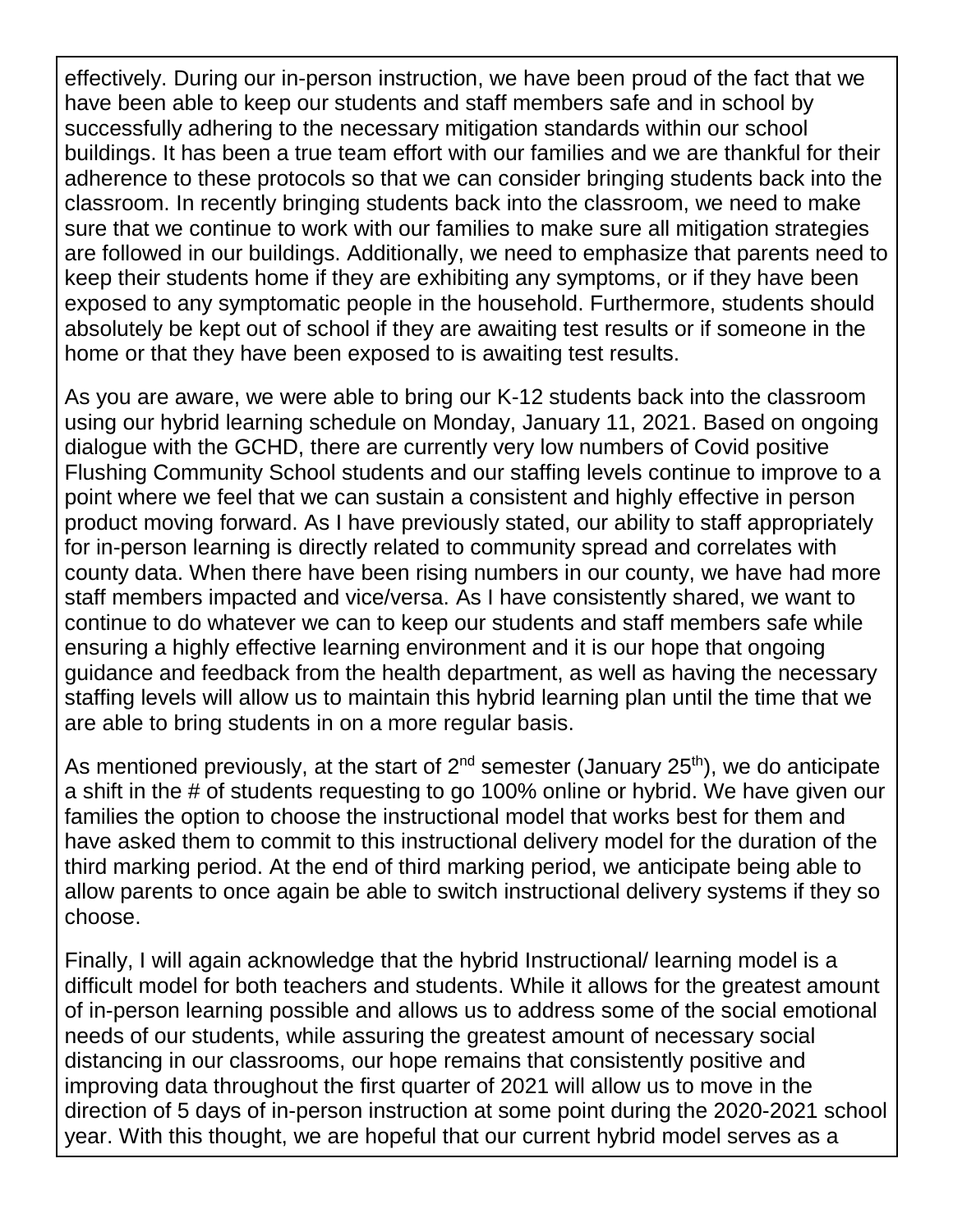positive transitional learning model as opposed to the model that will be used for the remainder of the year. We will continue to follow the guidance of the GCHD regarding our learning plans, and will only remain in person if it is safe and effective to do so. While I sound like a broken record, all of us remain passionate about a return to inperson instruction, and we need to be equally as passionate when it comes to doing the things that will put us in the best possible situation to bring students back and keep them back. On behalf of our teaching staff and district, we thank you for your ongoing partnership and support of making the most of this school year.

This evening, I will once again share with you the most recent data shared with us by the health department, as well as take you through the data available to us at [www.mistartmap.info,](http://www.mistartmap.info/) the website used to capture the most recent data available to us. As mandated, I will also share our weekly attendance / two-way interaction rates for the last 4 weeks. We will then open our meeting to any public comments regarding the (re)confirmation of our Extended COVID 19 Learning Plan, should there be any.

## **Document Public Comments during this portion of meeting: (If applicable)**

- 1. Parent with questions regarding mandatory vaccines for students and teachers
- 2. Parent with concerns regarding her daughter's 100% online courses
- 3. Parent sharing positives about her MS child's experience and the work of the teachers
- 4. Parent advocating for students to be in 5 days a week
- 5. Parent sharing positives and highly appreciative of his daughters Kindergarten teacher.

#### **Review Weekly 2-Way Interaction Rates**

| $DEC 7 - JAN$<br>11, 2020 | <b>All Students</b>                                                                                                                                                                |
|---------------------------|------------------------------------------------------------------------------------------------------------------------------------------------------------------------------------|
| Week 1                    | December 7 - December 11 - ECC – 94.62%, Central -95.25%, Elms<br>$-93.41\%$ , Seymour $-97.12\%$ , Springview $-95.26\%$ , Middle School<br>$-91.74\%$ , High School $-94.58\%$ . |
| Week 2                    | December 14 – December 18 - ECC – 95.86%, Central -96.88%,<br>Elms - 93.04%, Seymour - 97.14%, Springview - 96.21%, Middle<br>School - 91.19%, High School - 94.53%.               |